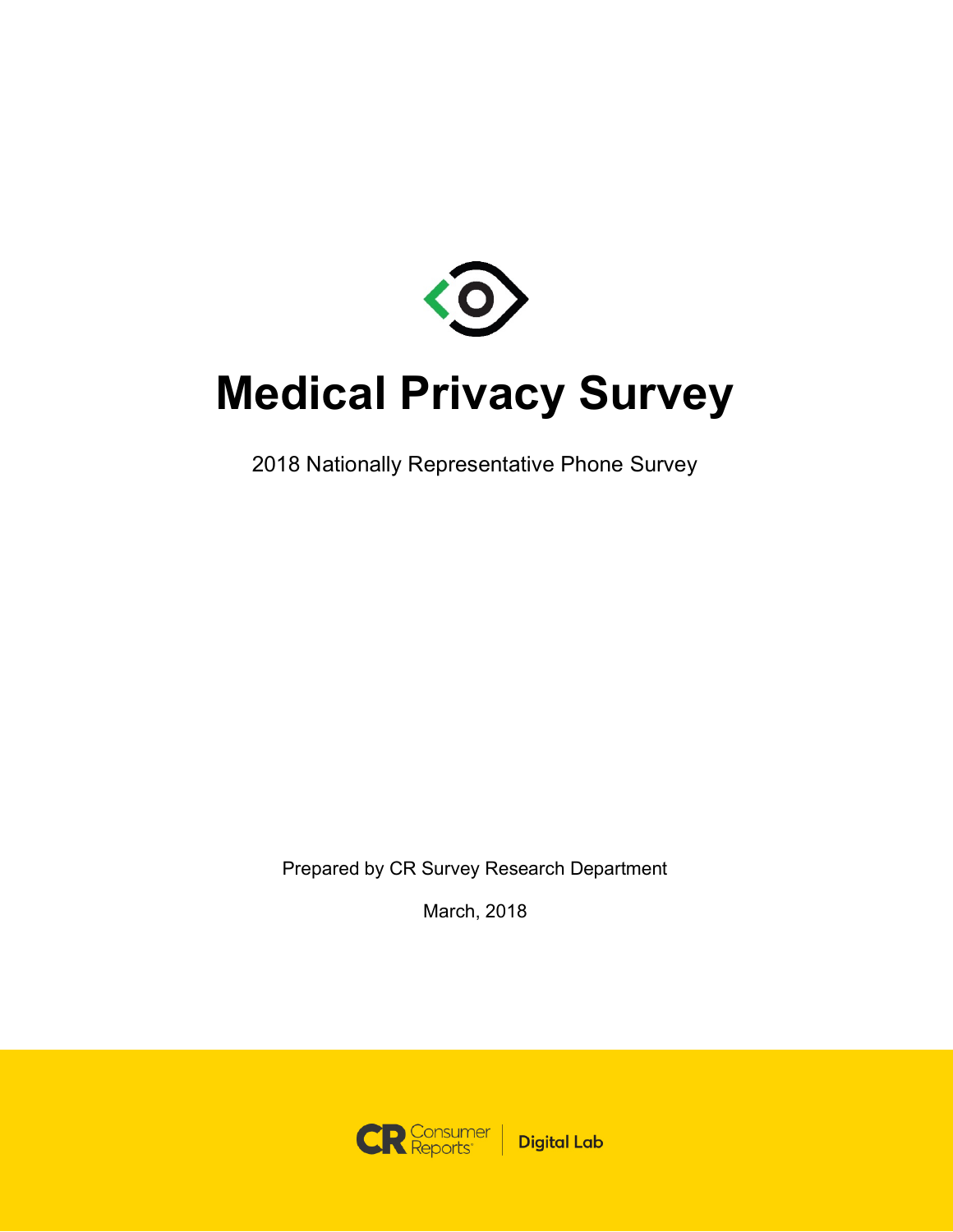# INTRODUCTION

In February 2018, the Consumer Reports Survey Group conducted a nationally representative phone survey to assess the opinion of Americans on a range of medical privacy issues. Opinion Research Corporation (ORC) of Princeton, New Jersey administered the survey to a nationally representative sample of 1,007 U.S. residents through its CARAVAN Omnibus Survey. Respondents were selected by means of random-digit dialing and were interviewed via phone. The data were statistically weighted so that respondents in the survey are demographically and geographically representative of the U.S. population.

An abridged version of this survey was conducted in 2015. This previous survey was administered using the same methodology to a nationally representative sample of 1,012 U.S. residents in May, 2015.

# REPORT HIGHLIGHTS

- Nearly two thirds of Americans have searched the Internet or visited medical websites about medical conditions in the past year. Among this group, 62% are aware that their searches may be stored and shared with third parties.
- Forty five percent of Americans have seen online advertising that is personalized based on their health information or medical searches. Among this group, half found this advertising to be creepy the first time they noticed it.
- Six out of 10 Americans have requested a copy of their medical records from a doctor. Among this group, most (76%) say the process was simple and quick.
- Half of Americans currently have access to their medical records online from a website or app managed by a doctor's office, hospital, insurance company, or testing lab. Among this group, popular methods to access their records within the past year include laptops, desktop computers, and smartphones.
- More than half of Americans think the government is likely to share their medical information without their consent. Nearly half say online health resources/organizations or pharmaceutical companies are likely to do this.
- In the case of a data breach, or a breach of confidence with their physician, 39% of Americans are most concerned about their information being shared with retailers, advertisers, or other companies like Google or Amazon. Among those who are concerned about their information being shared during a data breach, 59% are most concerned about their social security number being shared.
- The vast majority of Americans (95%) agree that their consent should be required whenever their health information is shared. Only 12% of Americans agree that health information should be shared more readily overall.
- When asked about what they hoped new legislation regarding medical records would accomplish, 43% of Americans say the current level of protection works.
- When given a list of potential advantages of increased sharing of medical records, two thirds say this would ease communicating data from one facility to another. Many (63%) say it would increase the ability to track illnesses through a population.

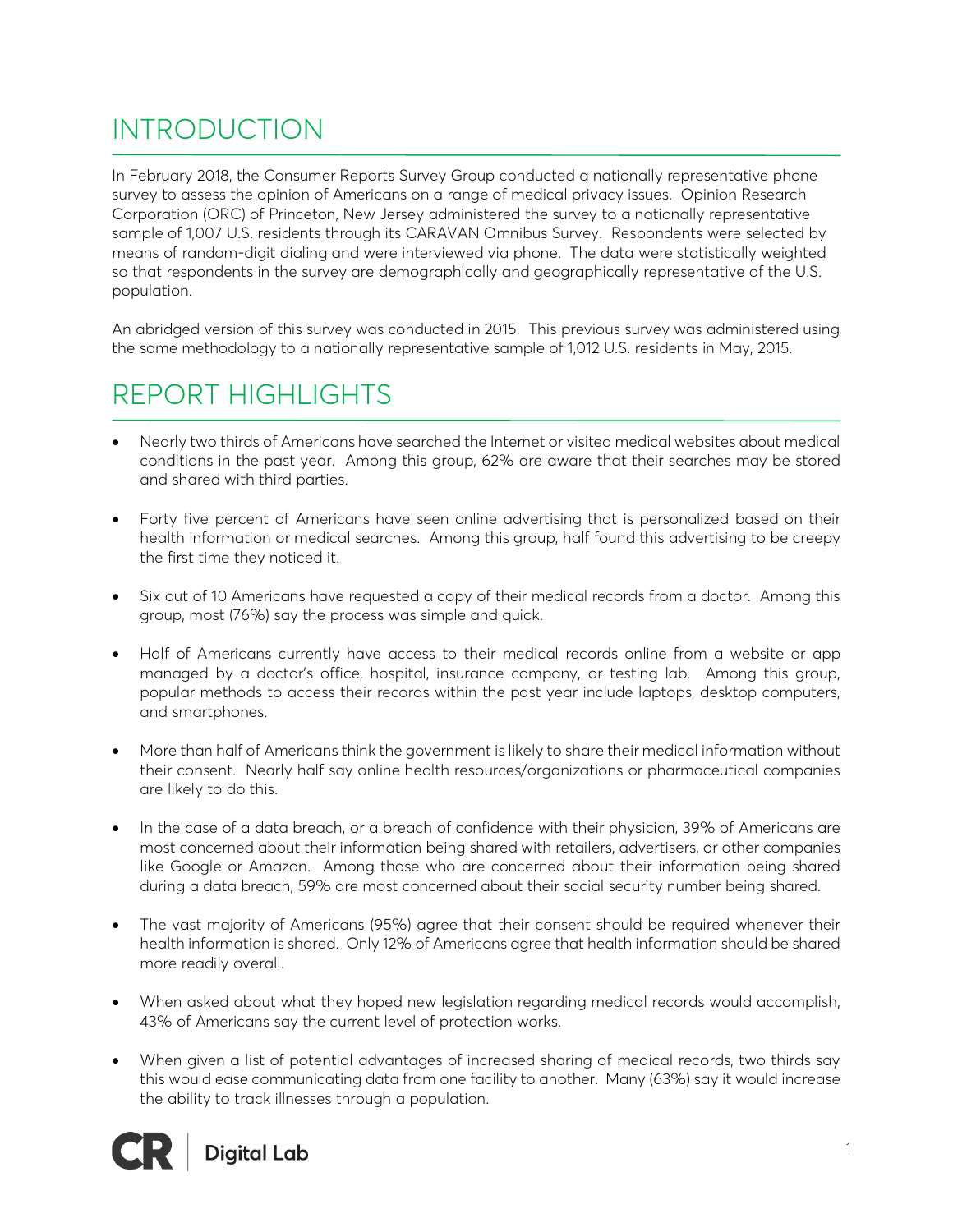# ONLINE MEDICAL SEARCHES & ADVERTISING



Nearly two thirds of Americans have searched the Internet or visited medical websites about medical conditions in the past year. Among this group, 62% are aware that their searches may be stored and shared with third parties.

### HALF THINK THAT PERSONALIZED ONLINE HEALTH ADVERTISING IS CREEPY

Forty-five percent of Americans have seen online advertising that is personalized based on their health information or medical searches. Among this group, half found this advertising to be creepy the first time they noticed it.

| INITIAL PERCEPTION OF PERSONALIZED ONLINE HEALTH ADS                                                |                |                |
|-----------------------------------------------------------------------------------------------------|----------------|----------------|
|                                                                                                     | 2018           | 2015           |
|                                                                                                     | $\%$           | $\%$           |
| Thought it was creepy                                                                               | 50             | 48             |
| Thought it was convenient                                                                           | 17             | 21             |
| Thought it was a coincidence                                                                        | 9              | 12             |
| Because of the advertising, found a valuable solution to the<br>medical issue they were researching | 8              |                |
| Other                                                                                               | 11             | 7              |
| Don't remember                                                                                      | $\overline{2}$ | 3              |
| Don't know/Refused                                                                                  | 3              | $\overline{2}$ |
| Base: All respondents who have seen personalized online health ads                                  | 454            | 360            |

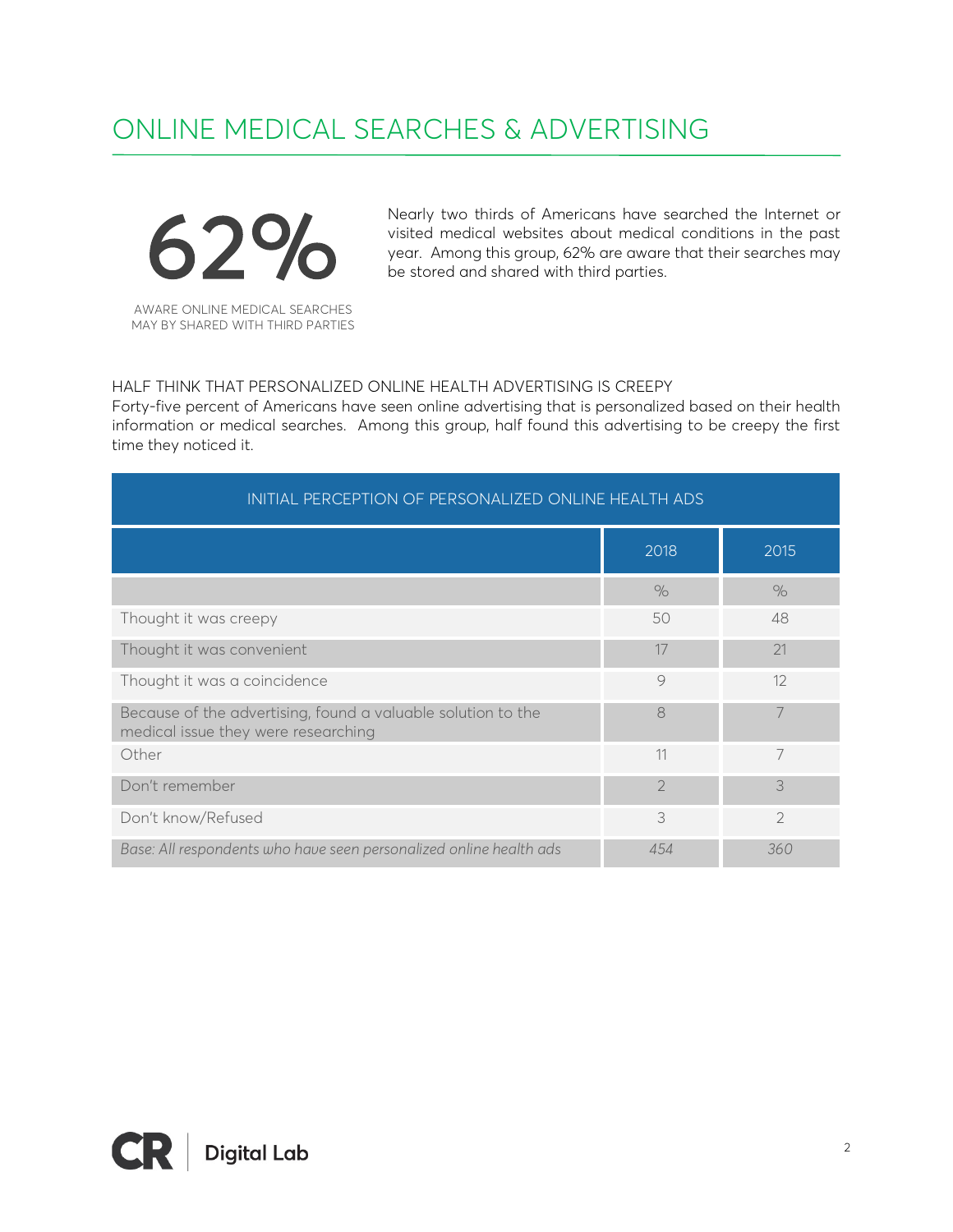# MEDICAL RECORDS REQUESTS

60% HAVE REQUESTED MEDICAL RECORDS FROM DOCTOR

Six out of 10 Americans have requested a copy of their medical records from a doctor. Among this group, most (76%) say the process was simple and quick.

| DESCRIPTION OF PROCESS OF REQUESTING MEDICAL RECORDS        |                |               |
|-------------------------------------------------------------|----------------|---------------|
|                                                             | 2018           | 2015          |
|                                                             | $\%$           | $\%$          |
| It was quite simple and quick                               | 76             | 74            |
| It was a complicated process, but received them in the end  | 16             | 16            |
| Though made the request, ultimately did not receive records | 6              | 8             |
| Don't know/Refused                                          | $\mathfrak{D}$ | $\mathcal{D}$ |
| Base: All respondents who have requested medical records    | 607            | 568           |

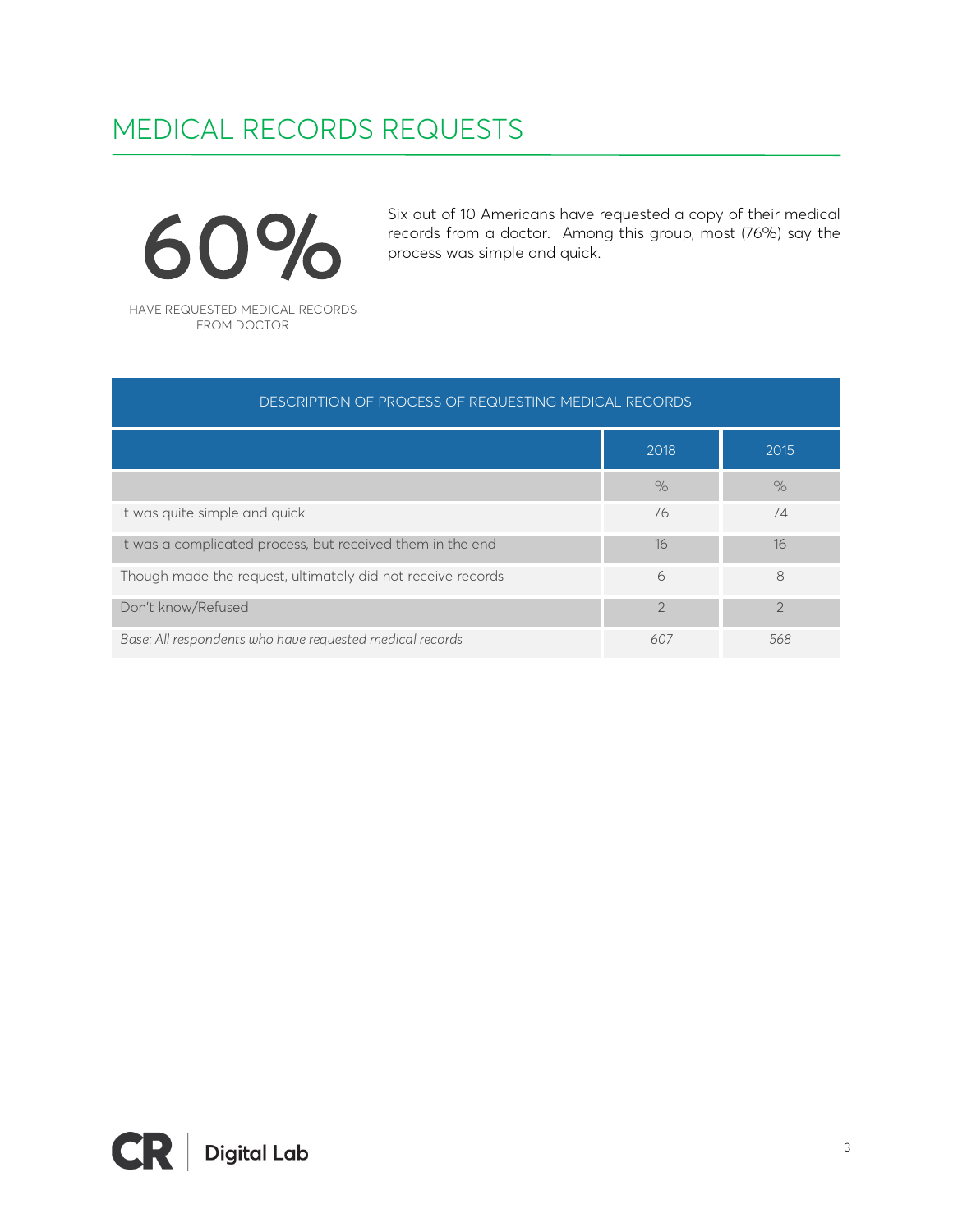# MEDICAL RECORDS ACCESS

### PRINT IS MOST COMMON METHOD FOR RECEIVING MEDICAL RECORDS

In the past year, nearly half of Americans have received print copies of their medical records from their doctor's office, hospital, insurance company, or testing lab. Over a third have not accessed their medical records within the past year.

| METHODS OF ACCESSING MEDICAL RECORDS                                                       |      |                |
|--------------------------------------------------------------------------------------------|------|----------------|
|                                                                                            | 2018 | 2015           |
|                                                                                            | $\%$ | $\%$           |
| Received print copies from doctor's office, hospital, insurance company, or<br>testing lab | 47   | 44             |
| Website or app managed by a doctor's office                                                | 28   | 20             |
| Website or app managed by a hospital                                                       | 18   | 14             |
| Website or app managed by an insurance company                                             | 13   | 12             |
| Website or app managed by a testing lab, such as Quest Diagnostics                         | 13   | 8              |
| Have not accessed medical records within the past year                                     | 35   | 43             |
| Don't know/Refused                                                                         | 1    | $\overline{2}$ |
| Base: All respondents                                                                      | 1007 | 1012           |

### HALF CURRENTLY HAVE ONLINE ACCESS TO THEIR MEDICAL RECORDS

Half of Americans currently have access to their medical records online from a website or app managed by a doctor's office, hospital, insurance company, or testing lab. Most of those who currently do not have online access do not wish they had online access. Among those who have access to their medical records online, popular methods to access those records within the past year include laptops, desktop computers and smartphones. The percentage of those accessing their records via smartphone has increased since 2015 (47% in 2018 versus 36% in 2015).

| METHODS USED TO ACCESS MEDICAL RECORDS ONLINE                                   |                |      |
|---------------------------------------------------------------------------------|----------------|------|
|                                                                                 | 2018           | 2015 |
|                                                                                 | $\%$           | $\%$ |
| Laptop                                                                          | 54             | 59   |
| Desktop computer                                                                | 54             | 51   |
| Smartphone                                                                      | 47             | 36   |
| Tablet                                                                          | 20             | 23   |
| Other                                                                           | $\overline{ }$ | 3    |
| Base: All respondents who have accessed medical records online in the past year | 372            | 256  |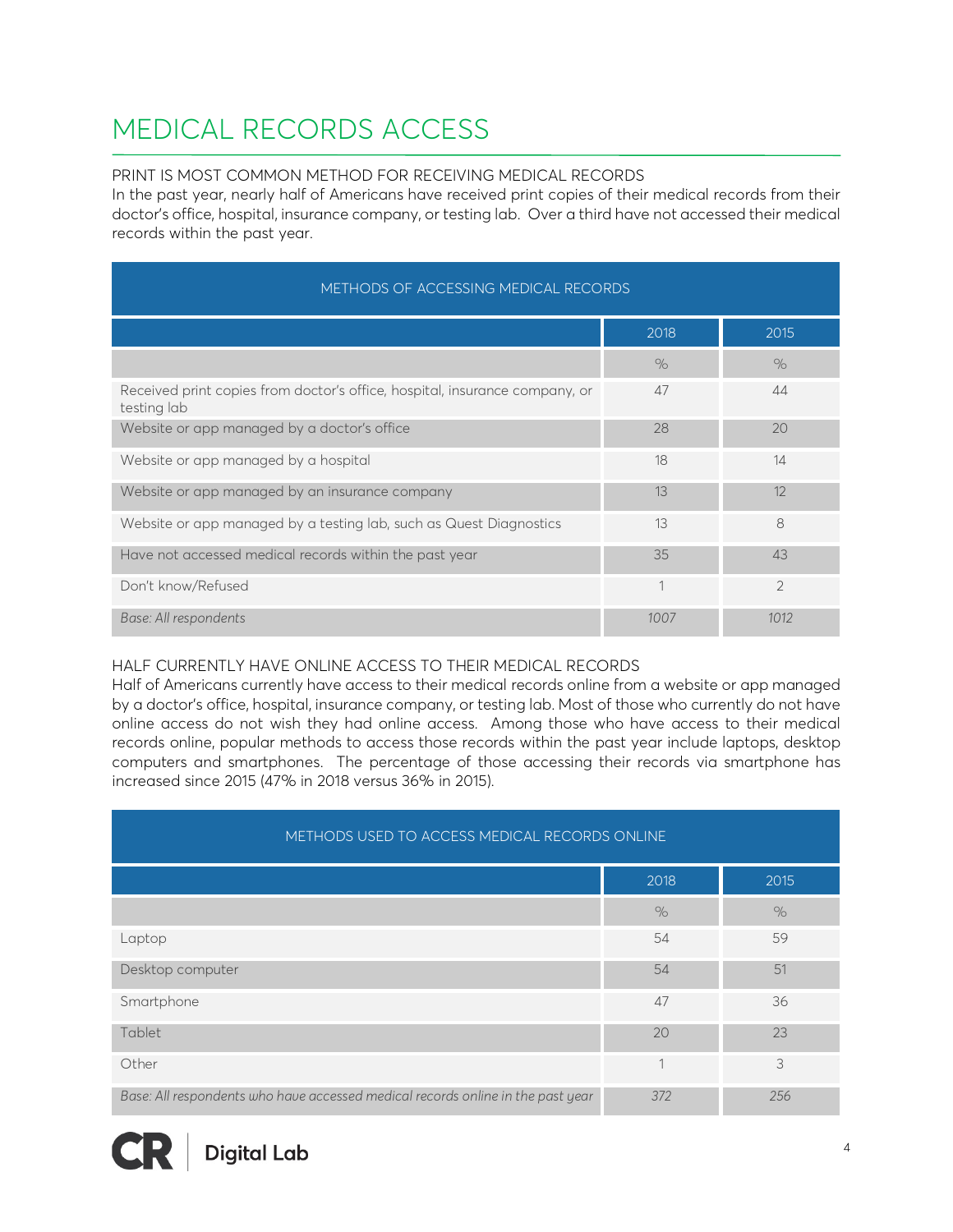# MEDICAL RECORDS SHARING

OVER HALF SAY GOVERNMENT LIKELY TO SHARE MEDICAL INFORMATION WITHOUT CONSENT More than half of Americans think the government is likely to share their medical information without their consent. Nearly half say online health resources/organizations or pharmaceutical companies are likely to do this.

| LIKELIHOOD ENTITY WOULD SHARE MEDICAL INFORMATION WITHOUT CONSENT<br>(Percentage that think entity likely to share information without consent) |      |
|-------------------------------------------------------------------------------------------------------------------------------------------------|------|
|                                                                                                                                                 | 2018 |
|                                                                                                                                                 | $\%$ |
| Government                                                                                                                                      | 53   |
| Online health resources or organizations                                                                                                        | 49   |
| Pharmaceutical companies                                                                                                                        | 49   |
| Health insurance companies                                                                                                                      | 48   |
| Life insurance companies                                                                                                                        | 47   |
| Law enforcement                                                                                                                                 | 38   |
| Hospitals                                                                                                                                       | 32   |
| Pharmacists                                                                                                                                     | 26   |
| Your primary care physician                                                                                                                     | 25   |
| Doctor's office staff                                                                                                                           | 23   |
| Psychologists or counselors                                                                                                                     | 19   |
| Base: All respondents                                                                                                                           | 1007 |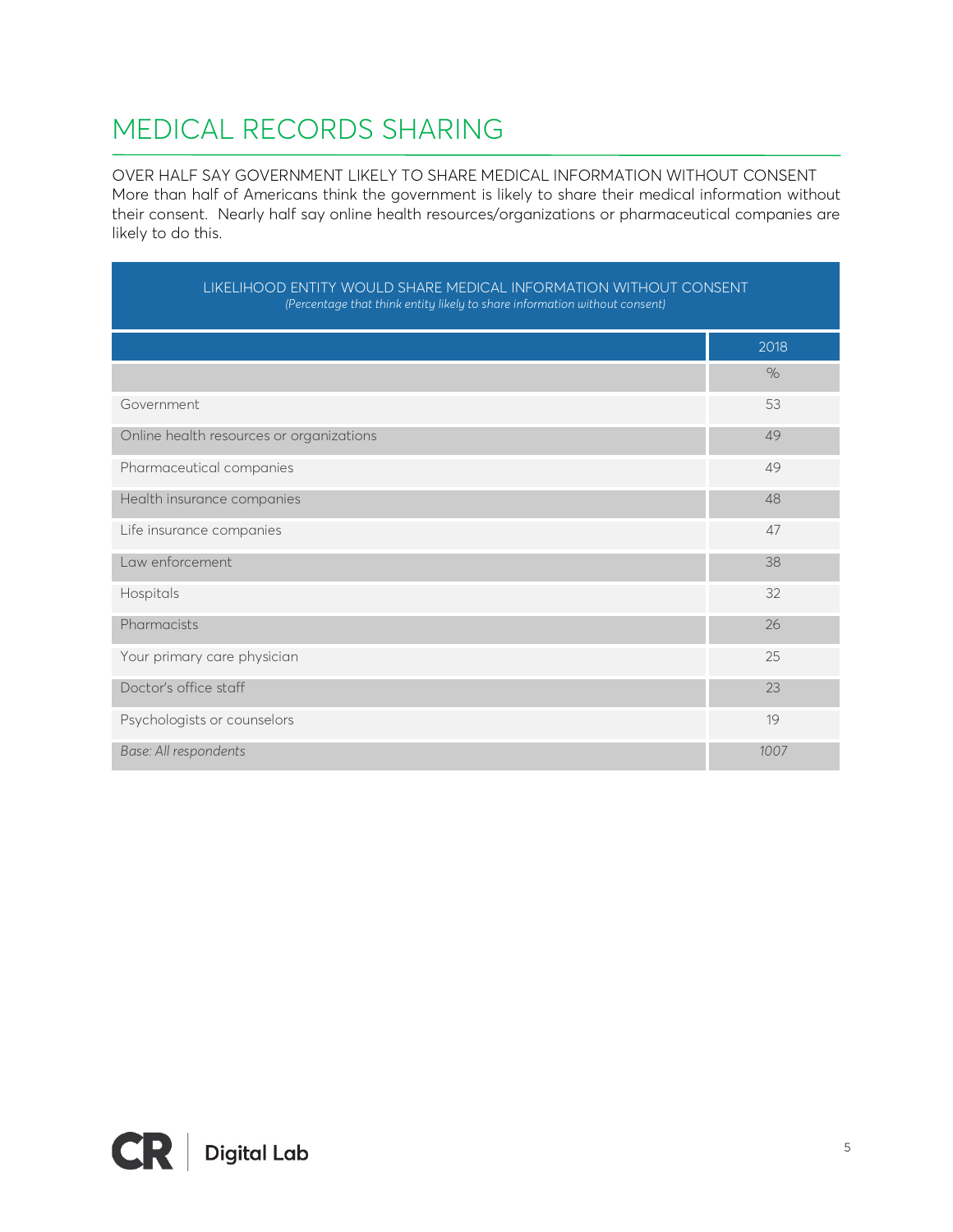#### FOUR IN 10 WOULD BE MOST CONCERNED ABOUT RETAILERS/COMPANIES GETTING THEIR INFORMATION IF THERE WAS A DATA BREACH

In the case of a data breach, or a breach of confidence with their physician, 39% of Americans are most concerned about their information being shared with retailers, advertisers, or other companies like Google or Amazon. Over a quarter of Americans are most concerned about their information being shared with the government.

| PERCENTAGE MOST CONCERNED ABOUT INFORMATION BEING SHARED WITH ENTITY<br>IF THERE WAS A DATA BREACH |                |
|----------------------------------------------------------------------------------------------------|----------------|
|                                                                                                    | 2018           |
|                                                                                                    | $\%$           |
| Retailers, advertisers, or other companies like Google or Amazon                                   | 39             |
| Government                                                                                         | 27             |
| Co-workers                                                                                         | 22             |
| Employers                                                                                          | 20             |
| Friends or peers                                                                                   | 18             |
| Health insurance companies                                                                         | 18             |
| Law enforcement                                                                                    | 16             |
| Pharmaceutical companies                                                                           | 16             |
| Life insurance companies                                                                           | 16             |
| Doctor's office staff                                                                              | 11             |
| Hospitals                                                                                          | 8              |
| Pharmacists                                                                                        | 5              |
| Specialists                                                                                        | $\overline{4}$ |
| Psychologists or counselors                                                                        | 3              |
| Other                                                                                              | $\overline{4}$ |
| None of these/not highly concerned about my medical information being made available               | 10             |
| Don't know/Refused                                                                                 | $\mathbf{1}$   |
| Base: All respondents                                                                              | 1007           |

### MANY CONCERNED ABOUT SOCIAL SECURITY NUMBER BEING SHARED IF THERE WAS A DATA BREACH

Among those who are concerned about their information being shared if there was a data breach, 59% are most concerned about their social security number being shared, 11% are most concerned about their medical diagnoses/history being shared, 7% are most concerned about their personal contact information or financial information being shared, and 6% are most concerned about their medications/treatments being shared.

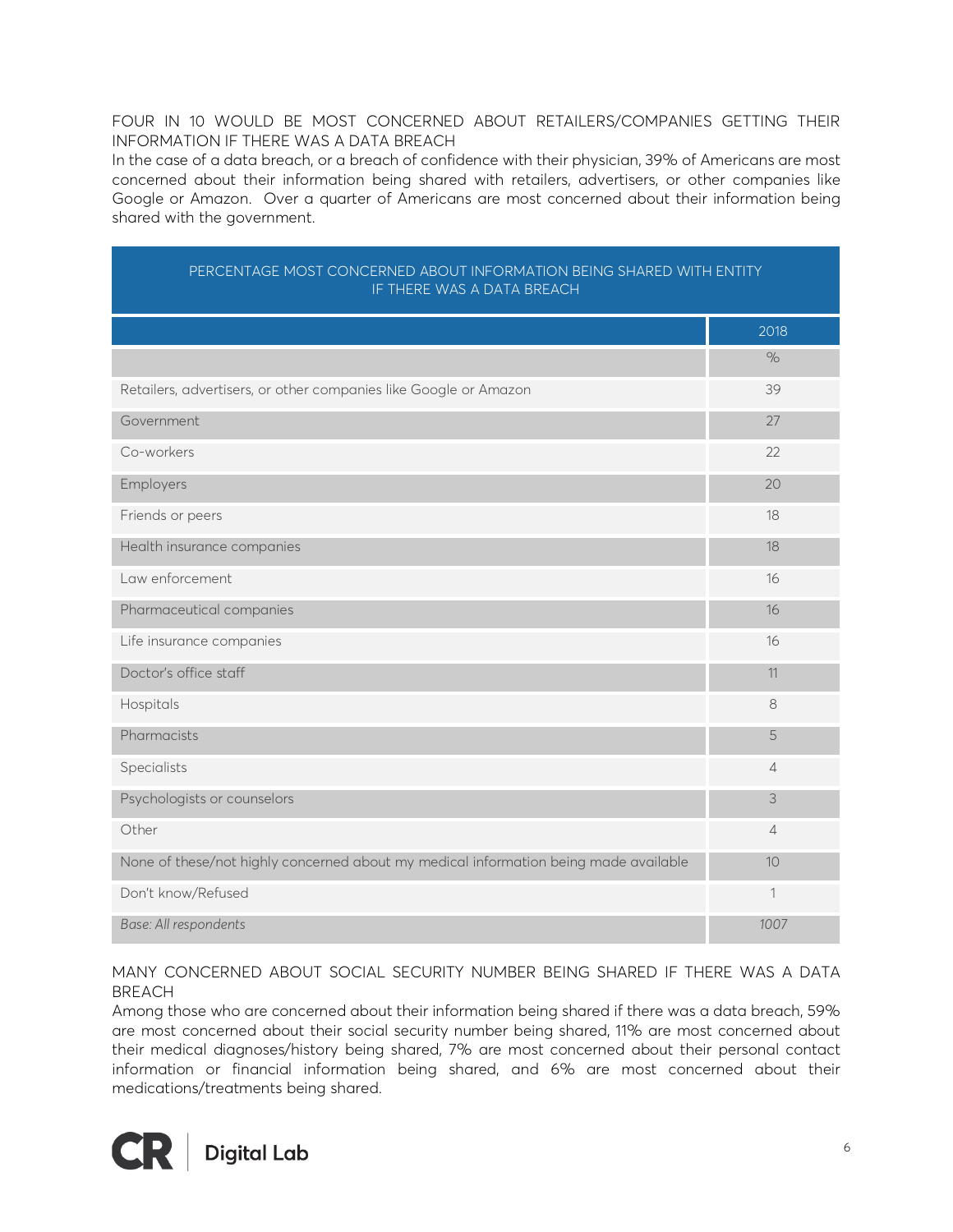MOST AGREE THAT THEIR CONSENT SHOULD BE REQUIRED WHEN HEALTH INFORMATION IS SHARED

The vast majority of Americans (95%) agree that their consent should be required if their health information is shared. The clear majority also agree that only health professionals with whom they have a relationship should have access to their health information. Only 12% of Americans agree that health information should be shared more readily overall.

| PERCENTAGE THAT AGREE WITH STATEMENT                                                                |      |  |
|-----------------------------------------------------------------------------------------------------|------|--|
|                                                                                                     | 2018 |  |
|                                                                                                     | $\%$ |  |
| Consent should be required whenever health information is shared                                    | 95   |  |
| Only health professionals with whom have a relationship should have access to health<br>information | 88   |  |
| Only the necessary parts of medical records should be shared                                        | 80   |  |
| Comfortable with any medical professional having access to health information                       | 37   |  |
| Health information should be shared more readily overall, including with business entities          | 12   |  |
| Base: All respondents                                                                               | 1007 |  |

THREE OUT OF TEN WANT MORE STRINGENT LEGISLATION REGARDING MEDICAL INFORMATION SHARING

When asked about what they hoped new legislation regarding medical records would accomplish, 43% of Americans say the current level of protection works. A notable percentage (29%) say they would hope the new legislation would make it more difficult for health professionals to share or gain access to personal medical information.

| HOPES FOR NEW MEDICAL RECORDS LEGLISLATION                                                                 |                |
|------------------------------------------------------------------------------------------------------------|----------------|
|                                                                                                            | 2018           |
|                                                                                                            | $\%$           |
| Make it MORE DIFFICULT for health professionals to share or gain access to personal<br>medical information | 29             |
| Make it EASIER for health professionals to share or gain access to personal medical<br>information         | 24             |
| Neither, the current level of protections works                                                            | 43             |
| Don't know/Refused                                                                                         | $\overline{4}$ |
| Base: All respondents                                                                                      | 1007           |

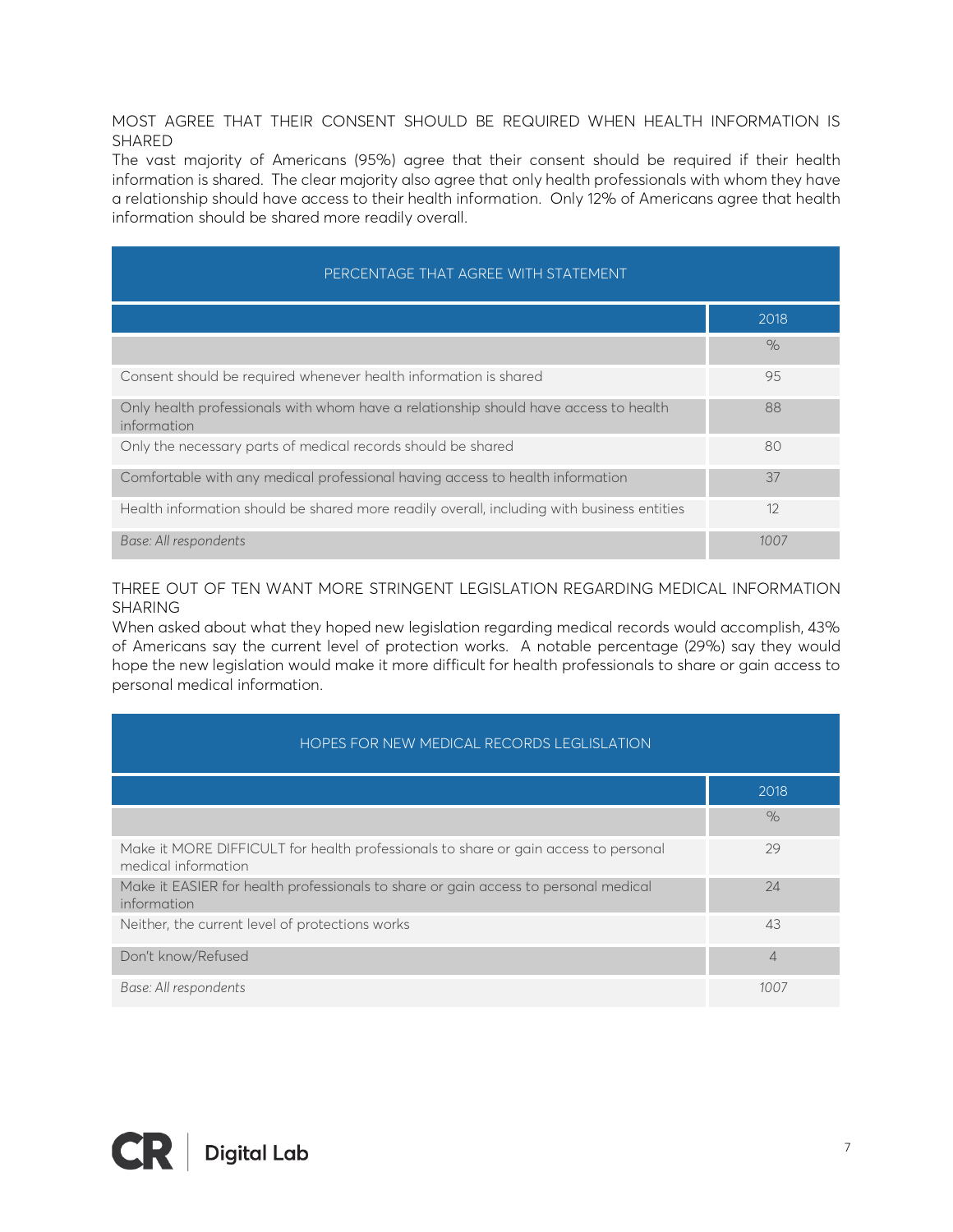### TWO THIRDS SAY INCREASED MEDICAL RECORDS SHARING WOULD EASE COMMUNICATING DATA BETWEEN FACILITIES

When given a list of potential advantages of increased sharing of medical records, two thirds say this would ease communicating data from one facility to another. Many (63%) say it would increase the ability to track illnesses through a population. About six out of 10 say it would give more data points for medical research or save time filling out forms when going to other doctors.

| HOPES FOR NEW MEDICAL RECORDS LEGLISLATION                                      |                |
|---------------------------------------------------------------------------------|----------------|
|                                                                                 | 2018           |
|                                                                                 | $\%$           |
| Ease of communicating data from one facility to another                         | 66             |
| Increased ability to track illnesses through a population                       | 63             |
| More data points for medical research                                           | 61             |
| Saving time filling out forms when going to other doctors                       | 61             |
| Ability to find other patients with similar medical conditions                  | 47             |
| Other                                                                           |                |
| None of these/I don't see any advantage of increased sharing of medical records | 8              |
| Don't know/Refused                                                              | $\overline{1}$ |
| Base: All respondents                                                           | 1007           |